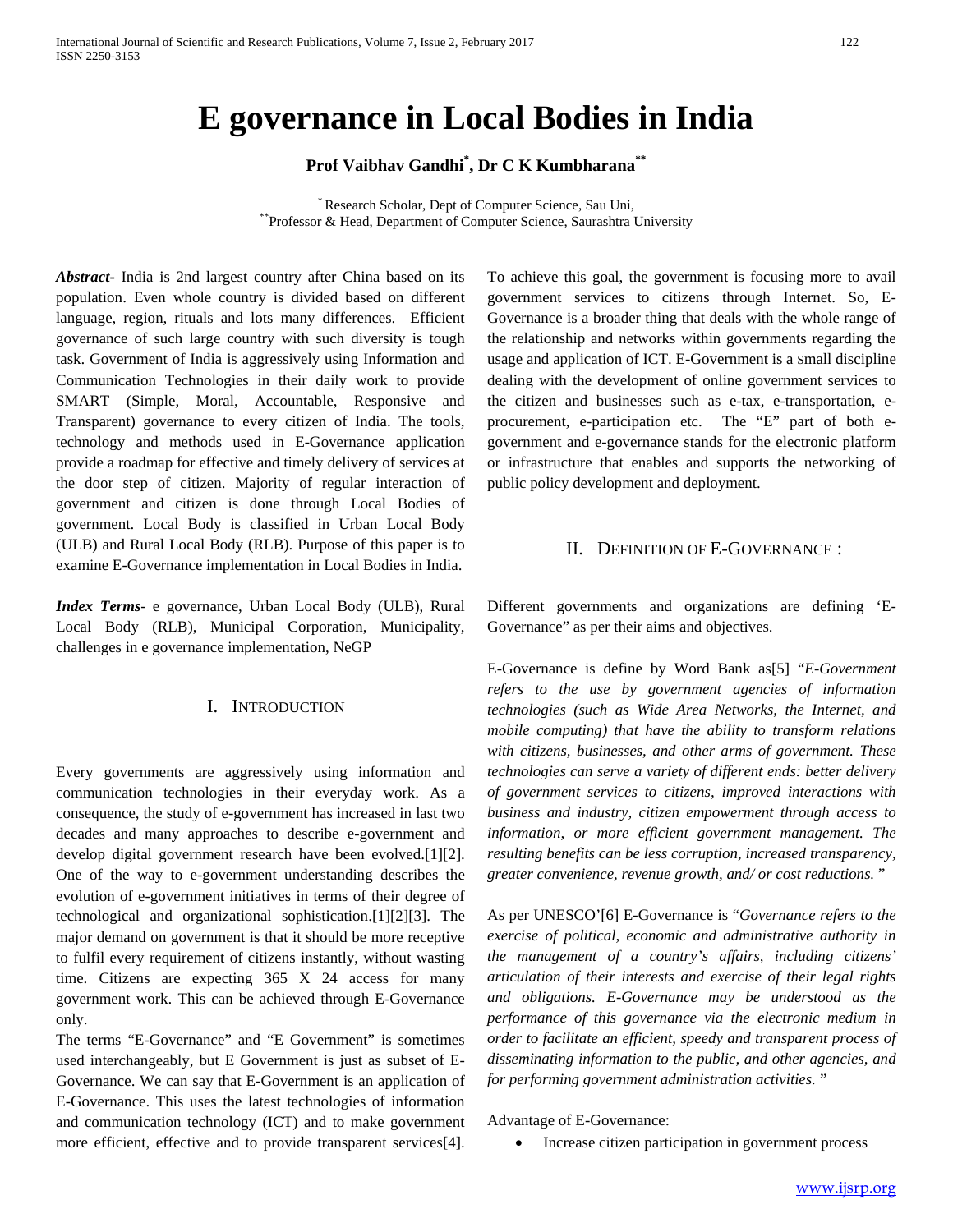- Interaction between industry and Government can be improved.
- Delivery of Government services in batter manner.
- Cost reduction in availing/providing government service for both Government and Citizen.
- Citizen empowerment by providing access to all information.
- Service reaches to citizen rather citizen reach for service.
- Citizen can avail all information of Government through a single window at any time and any location with a device having Internet connection.
- Decrease corruption.
- More efficient and convenience way of utilizing government services.
- Eliminate human errors in the manual process.
- Sharing information and finding to other government agencies easily and rapidly.

# III. EVOLUTION OF E-GOVERNANCE IN INDIA

Evolution of E-Governance in India can be considered in three phases[7]



- Phase I: 1947-1984 Information based E-Governance
- Phase II: 1984-1995 Personal Computer based E-Governance
- Phase III: 1995-onwards Internet based E-Governance

Major milestones are in this evolution process are listed here.

1950s, where computer is required to use for National Level Planning.

1966. Bhabha Committee recommend requirement of establishment of Department of Electronics (DoE) to support electronics and computer industry.

One of the bigger milestone was the establishment of the National Informatics centre (NIC) in 1977 under Department of Electronics.

Establishment of Computer Maintenance Corporation (CMC) in 1975 was another milestone for E-Governance in India.

A new IT policy was introduced in India in 1984 which impacted by 100% growth in number of computers in India at 50% reduced cost[8].

In 1987, National Informatics Center Network (NICNET) was launched. After NICNET, District Information System of the National Informatics Centre (DISNIC) was introduced, which is to computerize all district offices with free hardware and software so all can take part in E-Governance initiative.

A National Task Force on Information Technology and Software Development was constituted in May 1998[9].

By 2000, Indian Government had identified 12 point minimum agenda for implementing E-Governance in all union Ministries / Departments.<sup>[10]</sup>.

The National E-Governance Plan (NeGP) was defined by the Department of Electronics and Information Technology (DEITY) and Department of Administrative Reforms & Public Grievances (DAR&PG).

The Union Government approved the National E-Governance Plan (NeGP), comprising of 27 Mission Mode Projects (MMPs) and 10 components on May 18, 2006.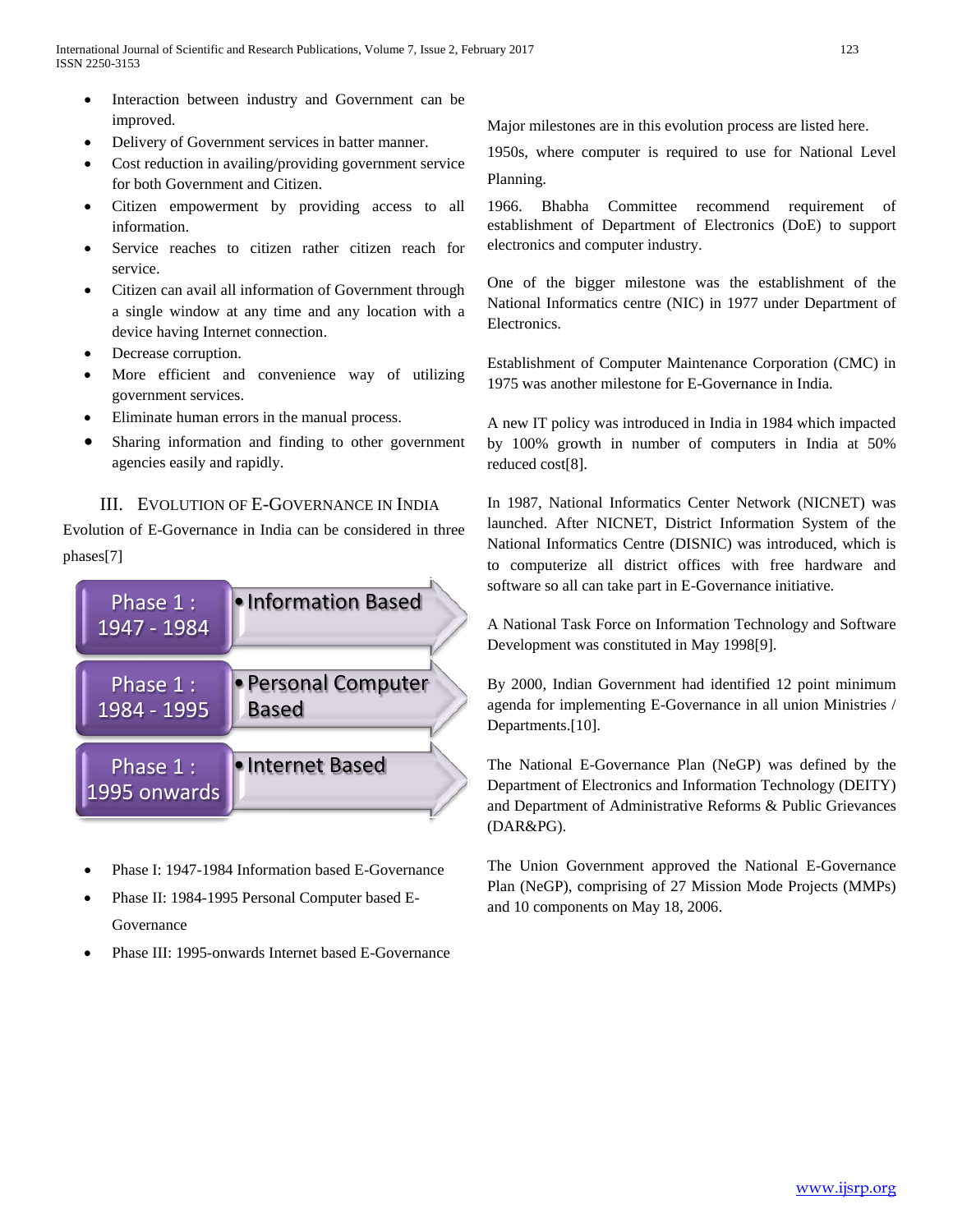International Journal of Scientific and Research Publications, Volume 7, Issue 2, February 2017 124 ISSN 2250-3153

| 1950 | • computer is required to use for National Level Planning                                                                    |
|------|------------------------------------------------------------------------------------------------------------------------------|
| 1966 | . Bhabha Committee recommend requirement of establishment of<br>Department of Electronics (DoE                               |
| 1977 | • Establishment of the National Informatics centre (NIC) under Department<br>of Electronics                                  |
| 1975 | • Establishment of Computer Maintenance Corporation (CMC)                                                                    |
| 1984 | •A new IT policy was introduced in India.                                                                                    |
| 1986 | . Incentives were given to Software Export by revising IT Policy                                                             |
| 1987 | .National Informatics Center Network (NICNET)                                                                                |
| 1995 | •Internet was available in India.                                                                                            |
| 1998 | . National Task Force on Information Technology and Software<br>Development was constituted.                                 |
| 1999 | . Union Ministry of Information Technology                                                                                   |
| 2000 | .Indian Government had identified 12 point minimum agenda for<br>implementing E-Governance                                   |
| 2001 | .Department of Information Technology was established.                                                                       |
| 2002 | .Government of India, Government of Andhra Pradesh and NASSCOM<br>jointly set up National Institute of for Smart Governance. |
| 2006 | .The National E-Governance Plan (NeGP) was defined                                                                           |
| 2005 | •National Portal of India (http://india.gov.in/) launched.                                                                   |
| 2006 | . National Knowledge Commission (NKC) submitted report for e<br>governance.                                                  |
| 2008 | .2nd Administration Reform Commission (ARC) had submitted report on E-<br>Governance.                                        |

.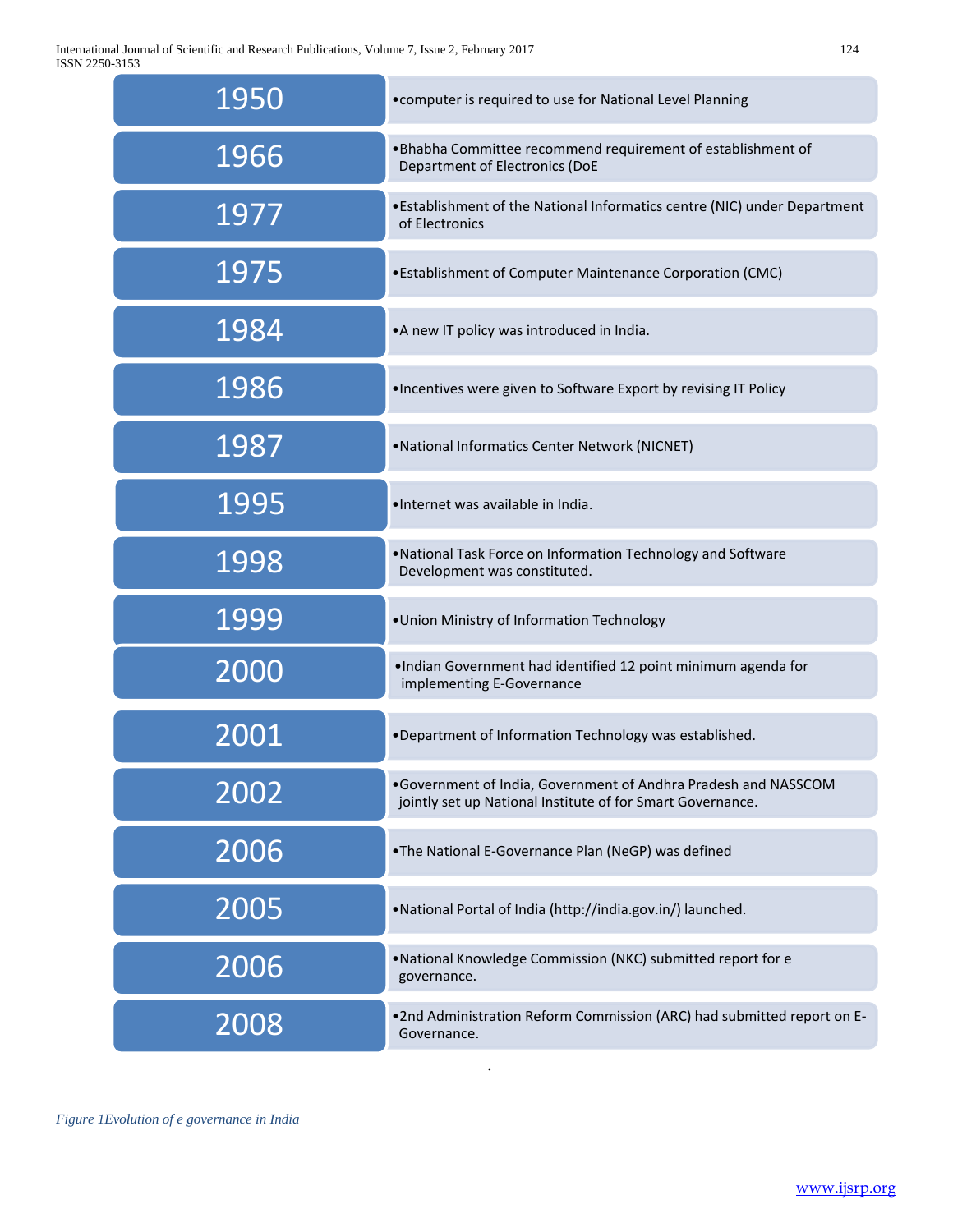# IV. FOUR PILLARS OF E GOVERNANCE

For implementation of e governance basic requirement is infrastructure. As per our NeGP, government has decided 4 infrastructural pillars for implementation of e governance.



### *Figure 2 Infrastructural pillars of E Governance*

They are listed as under.

- State Wide Area Network (SWAN)
- State Data Centre (SDC)
- Common Service Centre (CSC)
- Service Delivery Gateway (SDC)

**SWAN** :Government has sanctioned the State Wide Area Networks (SWANs) implementation across the country, in March, 2005 at a total expenditure of Rs.3,334 crore to be given by the Department over a period of five years. Under this Scheme, technical and financial help will be provided to the all States/Union Territories (UTs) for establishing SWANs to connect all State/UT Headquarters, District Headquarters and Block Headquarter, in a hierarchical structure with a minimum bandwidth capacity of 2 Mbps per link. Each of the State / UT can enhance the bandwidth up to 34 Mbps between SHQ and DHQ and up to 8 Mbps between DHQ and BHQ depending upon the utilization[11].

**SDC :**State Data Centres are defined so that every state can consolidate services, applications and infrastructure to provide efficient electronic delivery of Government to Government (G2G), Government to Citizen (G2C) and Government to Business (G2B) services. State Data Centre would provide many functionalities [12].

• Central Repository of the State

- Secure Data Storage
- Citizen Information/Services Portal
- Remote Management
- Disaster Recovery
- Online Delivery of Services
- State Intranet Portal etc..

**CSC :**Large population of India is living in rural area only. Government can develop applications providing E Governance services, Internet can be avail to every village/ nearby area using SWAN, but government can not force each and every person living in India to use personal Internet access. This is basic reason for approving Common Services Centres. A main use of CSCs is that it will offer services in rural areas, including application forms, certificates, and utility payments such as electricity, telephone and water bills etc…

**SDC :**Various Local, State and Central government had started to implementation of e governance applications. All government systems are using different platform and technologies for E Governance solutions, and it is very difficult to make interoperability between these heterogeneous platforms. This is the reason for implementing various Service Delivery gateways (SDG), which will work as standards based messaging switch between various heterogeneous applications and providing seamless interoperability and sharing of data across different government applications. [13].

#### V. E GOVERNANCE IN LOCAL BODIES

Local Body for e governance consist of Urban Local Body (ULB) and Rural Local Body (RLB).

74th Amendment was enacted there are three categories of Urban Local Body[14]:

- Mahanagar Nigam (municipal corporation)
- Nagar Palika (municipality)
- Nagar panchayat (notified area council, city council)

74th Amendment was enacted there three categories of Rural Local Body

- Zilla Panchayat (District Panchayats)
- Mandal Or Taluka Panchayats
- Gram Panchayats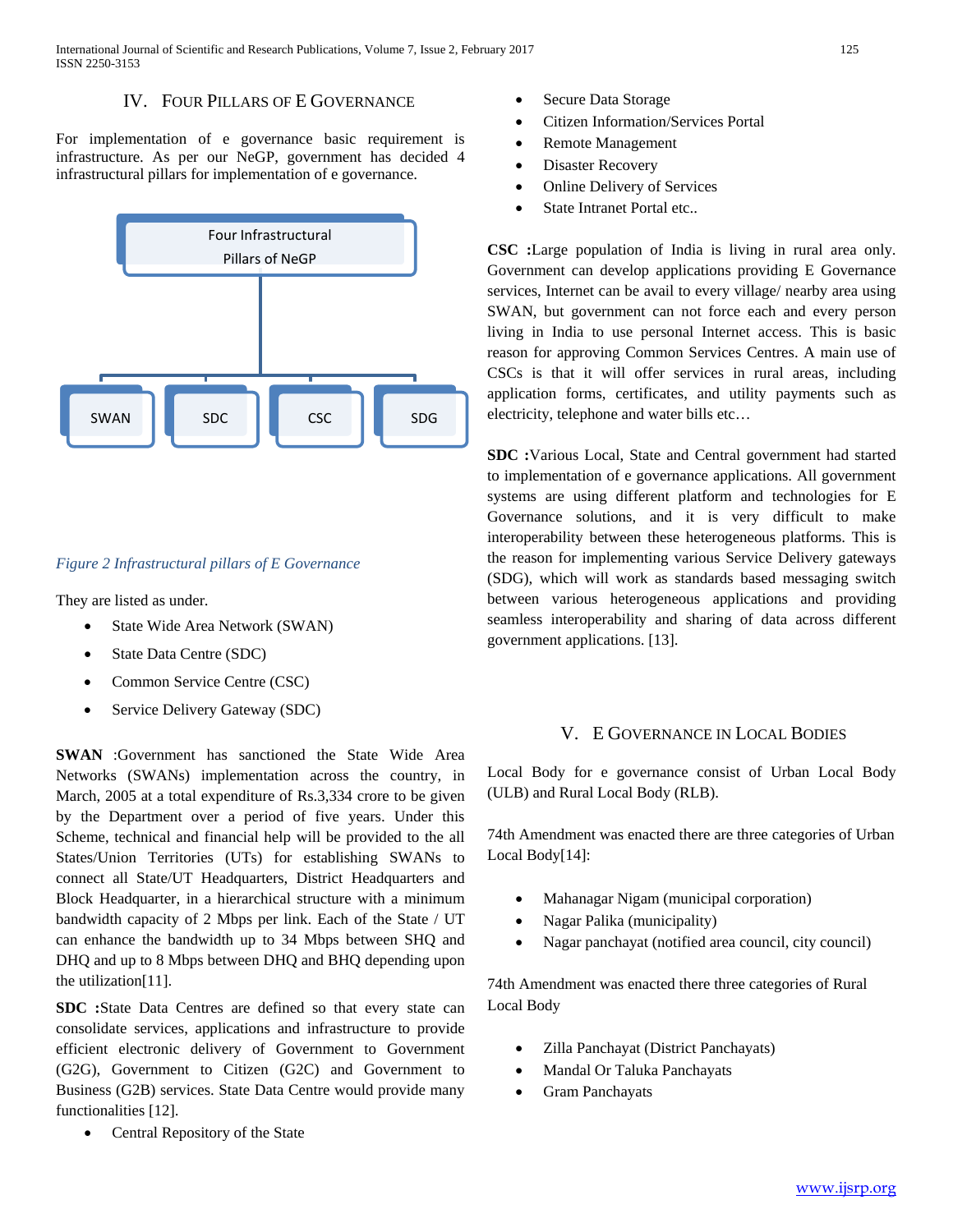Various duties of Local Bodies are as under

- Planning for economic and social development Urban planning including town planning
- Water supply domestic, Industrial and commercial purposes
- Regulation of land-use and construction of buildings
- Roads and bridges
- Urban forestry
- Fire services
- Public health, sanitation, conservancy and solid waste management
- Burials and burial grounds, cremations, cremation ghats/grounds and electric crematoria
- Provision of urban amenities and facilities such as parks, gardens, playgrounds
- Cattle pounds, prevention of cruelty to animals
- Street lighting
- Slum improvement and up gradation
- Parking lots, bus stops and public conveniences
- Registration of births and deaths
- Preventive Health Care

Above services are such that every citizen is directly connected with it. For all those services, if citizen required to go to municipal office, need to stand in queue, even after that it is quiet possible that it may take many days to get service. Instead of that, if everycitizen can avail these services online through e governance than all citizen can get service sitting at home using Internet.

Various states of India had started implementation of egovernance for local bodies.

Few examples of implementation of e governance in Urban Local Bodiesare.

| <b>UTTAR</b><br><b>PRADESH</b> | $HTTP://E-$<br>NAGARSEWAUP.GOV.IN/ULBAPPS/                                          |
|--------------------------------|-------------------------------------------------------------------------------------|
|                                |                                                                                     |
| <b>MADHYA</b>                  | http://www.mpenagarpalika.gov.in                                                    |
| <b>PRADESH</b>                 |                                                                                     |
| <b>ODISHA</b>                  | https://www.ulbodisha.gov.in/                                                       |
| <b>RAJASTHAN</b>               | http://urban.rajasthan.gov.in                                                       |
| <b>GUJARAT</b>                 | No Common Webportal. Every<br>municipal corporation is having their<br>owe website. |
| <b>TAMILNADU</b>               | http://www.tn.gov.in/cma/                                                           |

*Figure 3Example of E Governance implemented in ULB is few states*

Above figure shows e governance implemented in few states of India. As per above facts we can observe that various states had tried to implemented e governance for local body is different manner. We will discuss implementation strategy for various states.

- Utterpradesh : UP state had implemented e governance in local body through portal [http://e](http://e-nagarsewaup.gov.in/ulbapps/)[nagarsewaup.gov.in/ulbapps/.](http://e-nagarsewaup.gov.in/ulbapps/) Using this portal every citizen of state can get online facility for many services. User just need to select city and service from portal and than user can book/get respective service. This service is developed by National Informatics Centre,U.P State Unit ,Lucknow. Another implementation of e governance in UP is using portal for every municipality like Nagar PalikaParishadnpp(\*).in where \* is city name. For eg npplalitpur.in where city name is Lalitpur
- Madhyapradesh : MP state had implemented e governance in local body through portal [http://www.mpenagarpalika.gov.in.](http://www.mpenagarpalika.gov.in/) By using this central portal, citizen of MP can get many e governance services.
- Odisha : Odisha had implemented e governance in ULB by [https://www.ulbodisha.gov.in.](https://www.ulbodisha.gov.in/) In this portal, citizen of Odisha can select District and than ULB. After that can get portal for respective ULB.
- Gujarat : No central portal for implementation of all ULBs. Various Municipal Corporation had implemented their own portal for providing e governance to citizen of respective corporation. For eg Rajkot municipal corporation is having portal rmc.gov.in.
- Tamilnadu :Tamilnadu state had implemented e governance for local bodies using portal [http://www.tn.gov.in/cma/.](http://www.tn.gov.in/cma/) This portal is handled by Commissionerate of Municipal Administration, Tamilnadu and having links of all ULB websites. Still all Municipal corporation of Tamilnadu are having their own developed portal by which their citizen are getting e governance services. For example Madurai corporation is providing e governance facility by <http://www.maduraicorporation.co.in/> portal.

#### **SUMMARY**

Author had studied implementation of Urban Local Body done by various states of India. As per our study, different state had implement e governance in Urban Local Bodies as per their own analysis. Online portal implementation is done by hiring any third party professional company by every states. Due to this differences, there is no common solution is available nation wide for ULB e governance. In place of it, if implementation is defined and designed nation wide than government can define common way of implementation of e governance services which can be used by all citizen of India. Advantages of common